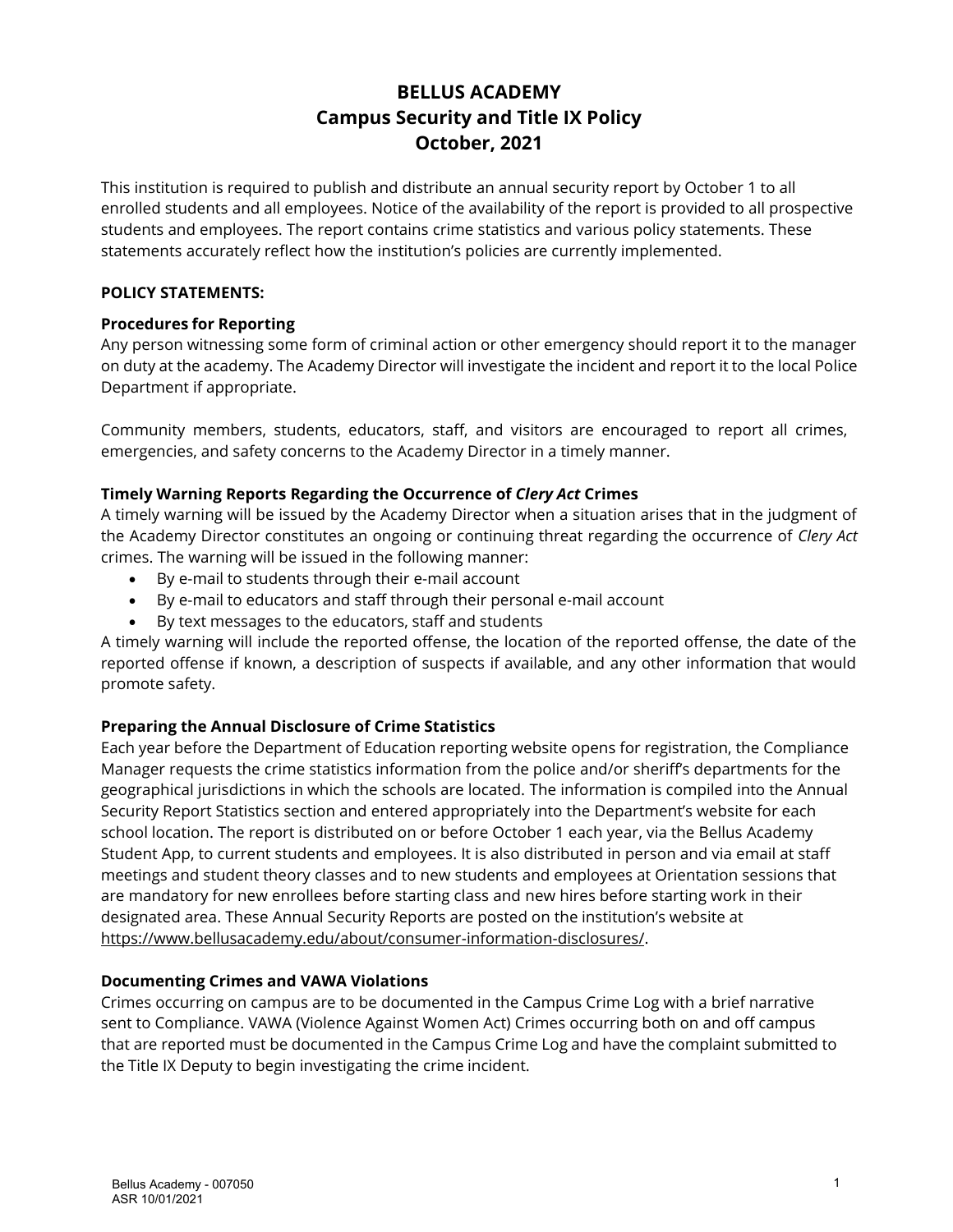### **A crime, emergency, or safety concern may also be reported to the following campus officials:**

- Academy Director Poway Phone (858) 748-1490
- Academy Director El Cajon Phone (619) 442-3407
- Academy Director Chula Vista Phone (619) 474-6607
- Academy Director Manhattan Phone (785) 539-1837
- Crimes, emergencies, and safety concerns at the Poway campus should also be reported to the San Diego Sheriff's Department at (858) 565-5200.
- Crimes, emergencies, and safety concerns at the Chula Vista campus should also be reported to the Chula Vista Police Department at (619) 691-5151.
- Crimes, emergencies, and safety concerns at the El Cajon campus should also be reported to the El Cajon Police Department at (619) 579-3311.
- Crimes, emergencies, and safety concerns at the Manhattan campus should also be reported to the Riley County Police Department at (785) 537-2112.
- Reports may also be made by calling 911 for any of the campus locations.

### **Voluntary and Confidential Reporting Procedures**

If you are the victim of a crime and do not want to pursue action through Bellus Academy or the criminal justice system, you may still want to consider making a voluntary, confidential report. With your permission, the Academy Director can file a report on the details of the incident without revealing your identity. The purpose of a confidential report is to comply with your wish to keep the matter confidential, while taking steps to ensure the future safety of yourself and others. With such information, the academy can keep an accurate record of the number of incidents involving students, educators, staff, and visitors; determine where there is a pattern of crime with regard to a particular location, method, or assailant; and alert the campus community to potential danger. Reports filed in this manner are counted and disclosed in the annual crime statistics for Bellus Academy.

### **Security of and Access to Campus Facilities**

Bellus Academy operates no on- or off-campus housing facilities.

During business hours, Bellus Academy is open to students, parents, employees, prospective students, clients, and guests. All facilities are locked during non-business hours. During these hours, only authorized personnel are permitted on the premises. During non-business hours, access to Bellus Academy is by key and security code password if issued to an individual. The receptionist, Academy Director, or supervisor will unlock the premises and terminate the alarm each morning. Academic and administrative areas on campus are normally locked after business hours unless they are being used for legitimate evening or educational purposes. The night supervisor, instructor and/or receptionist will lock up and set the alarm in the evening at closing time. A valid student ID card or employee name badge is required for campus access after business hours Monday through Saturday. Each building is secured according to the schedule established by the department responsible for the campus. There will always be two employees closing the facilities in the evening. The alarm system is a motion and infra-red security system. If the system is activated, the police are summoned automatically.

### **Maintenance of Campus Facilities**

Throughout the year, maintenance is performed weekly at the schools. The maintenance crew and administrators survey the security issues such as parking lots, landscaping, locks, alarms, lighting, and communications to make necessary changes when needed.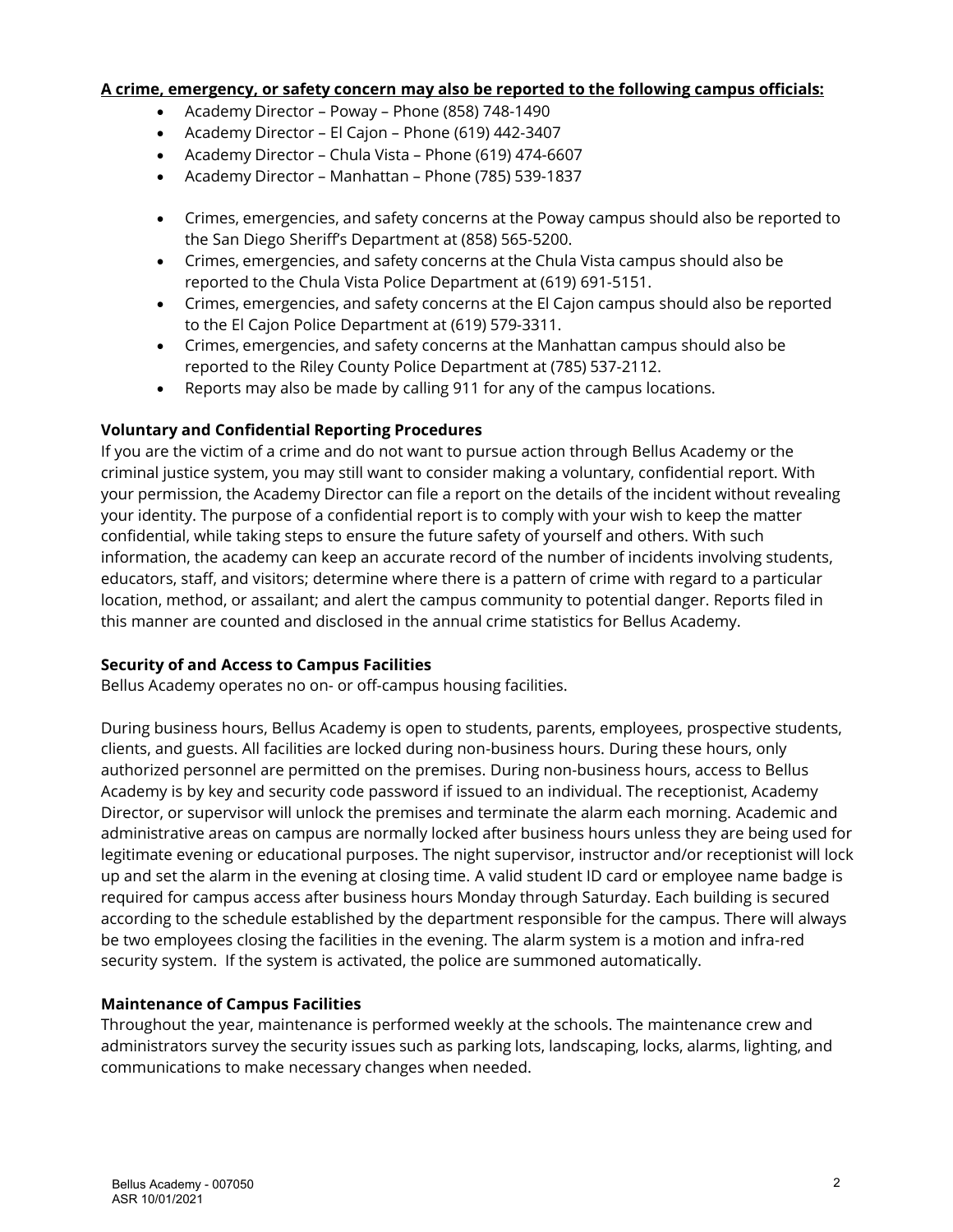### **Campus Law Enforcement**

Bellus Academy does not employ any private security personnel or have a campus police department. The individual academies work with their local law enforcement agency if an issue arises at the school. All incident reports involving students are forwarded to the Academy Director of each campus for review and potential disciplinary action. If assistance is required from other law enforcement, local fire departments, or other emergency agencies, the Academy Director will contact the appropriate unit.

No written MOUs are in place with local law enforcement agencies. Assistance is requested on an asneeded basis.

### **Accurate and Prompt Reporting of all Crimes**

Community members, students, educators, staff, and visitors are encouraged to report all crimes, emergencies, and safety concerns to the Academy Director in a timely manner.

### **Pastoral and Professional Counselors**

Bellus Academy does not employ any pastoral or professional counselors. If deemed appropriate, students and staff are referred to outside professional agencies. A list of theseagencies is available in the Resource Binder kept in the Academy Director's and/or Student Services office and includes up-to-date online contact information for San Diego and Manhattan health and human services sites. The academy is a training center for the Cut–It–Out Program, a program that provides training for salon professionals to recognize signs of domestic abuse and safely refer clients and students to professional agencies for assistance.

In addition, the academy has made a resource available to the students that is similar to the Employee Assistance Plan offered to employees through the academy's insurance provider. The Student Assistance Plan provides a confidential and anonymous source for counseling for mental health and other issues and is free of charge to the students.

# **Programs to inform students and employees about campus security procedures and practices for the prevention of crimes and to encourage students and employees to be responsible for their own security and the security of others**

Bellus Academy has programs in place to inform students and employees about campus security procedures and practices. During monthly new-student orientation, new employee on-boarding and regular staff meetings as well as periodically in theory classes or student huddles, students and employees are informed about the importance of maintaining secure premises, including the following safety tips:

- Stay alert of your surroundings, wherever you are.
- If you feel uncomfortable in a place, leave right away.
- Keep eyes and ears open, hands free.
- Choose busy streets and avoid going through deserted areas.
- At night, walk in well-lit areas in groups whenever possible.
- Try not to walk or jog alone. Take a friend or walk in groups.
- Avoid carrying large sums of cash.
- When in public spaces, keep valuable items including jewelry, mobile phones and wallets out of sight.
- Avoid returning to campus after dark, or walk in groups to and from buildings.

Staff is also reminded that they can assist in crime prevention by ensuring that all doors are locked at the appropriate times. Also, they must report any suspicious situation to the manager on duty.

# **Monitoring Criminal Activity at Off-Campus Locations**

Bellus Academy operates no off-campus housing and does not recognize any off-campus student organizations.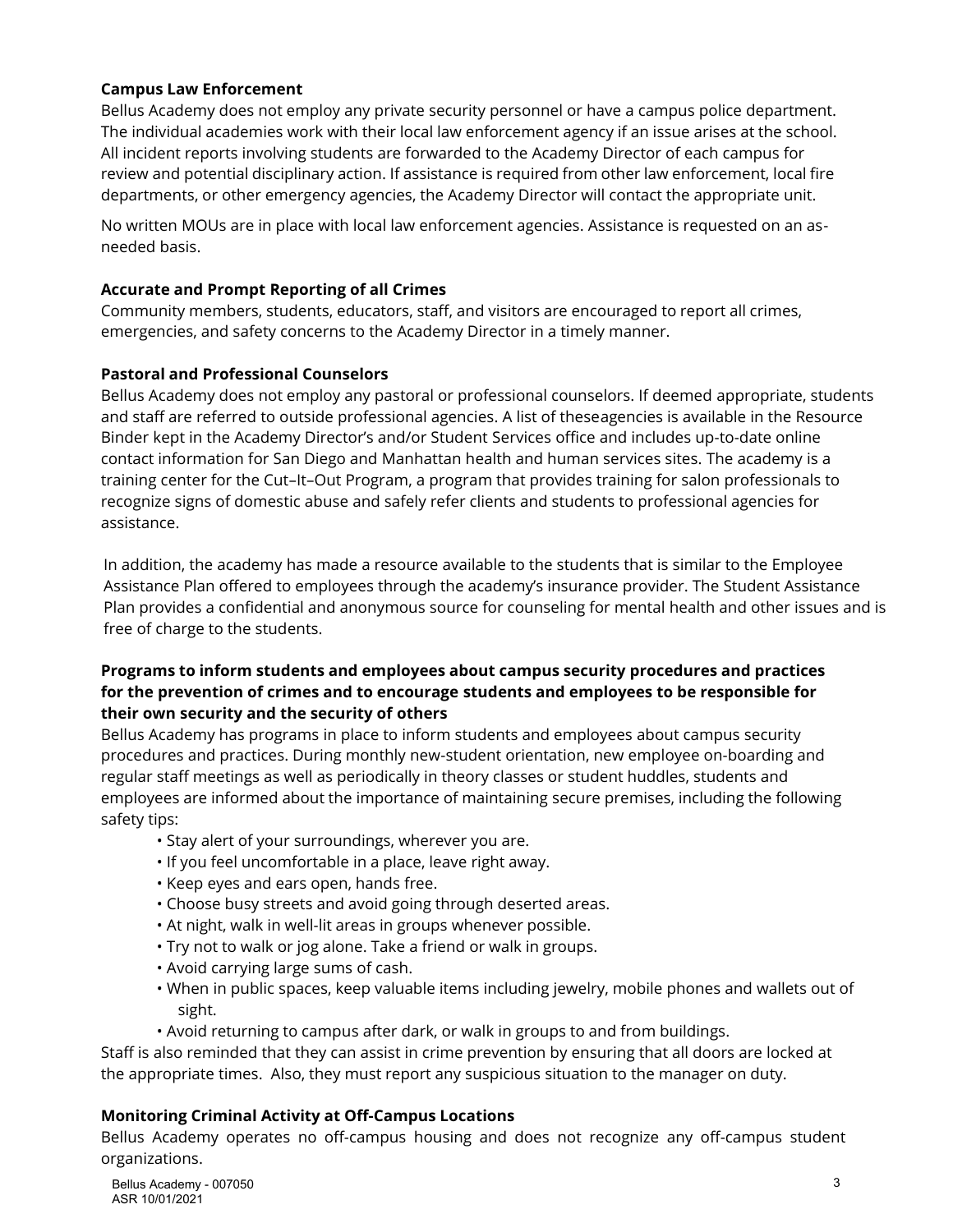# **Possession, use and sale of alcoholic beverages and Illegal drugs and enforcement of state and federal underage drinking and drug laws**

The sale or use of alcohol and illegal drugs are not permitted at the school or its adjacent parking facilities. Anyone observed using illegal drugs and any underage alcoholic consumption should be reported to the Academy Director and will be referred to local police authorities. The school has a drug and alcohol prevention program in place as required under Public Law 101-226. The academy has a Zero Tolerance Policy regarding possession and/or use of drugs or alcohol on academy premises or at academy-related events. In compliance with the Drug-Free Schools and

Communities Act Amendment of 1989 (Public Law 101-226), students shall not engage in the unauthorized or unlawful manufacture, distribution, dispensation, possession, use/abuse of alcohol and/or illicit drugs on academy property or as part of any academy activity.

Any student who is convicted of the unlawful manufacture, distribution, dispensation, possession, use, or abuse of illicit drugs or alcohol is subject to criminal penalties under local, state, or federal law. The exact penalty assessed depends upon the nature and the severity of the individual offense.

Students who violate the Drug-Free Schools and Communities Act Amendments of 1989 (Public Law 101- 226) are subject to dismissal and/or referral to authorities for prosecution, as appropriate.

# **Description of Drug or Alcohol Abuse Education Programs**

Information regarding drug and alcohol abuse prevention is presented to students and staff annually. Students have access to community resource binders that are maintained in the Student Services Offices at each campus. For the San Diego area schools, the binders show the link to the San Diego Health and Human Services website that provides a list of local agencies that offer professional assistance in the areas of drug and alcohol abuse prevention.

Information regarding the agencies can be accessed from the SDHHS home page at: [https://www.sandiegocounty.gov/content/sdc/hhsa/services/.](https://www.sandiegocounty.gov/content/sdc/hhsa/services/)

For the Manhattan, Kansas, location, links are provided to the following resources: Kansas State University School of Family Studies and Human Services – [www.he.k-state.edu/fshs](http://www.he.k-state.edu/fshs) Riley County Health Department – [www.rileycountyks.gov/286/Health-Department](http://www.rileycountyks.gov/286/Health-Department) Kansas Welfare Department – [www.welfareinfo.org/manhattan.ks](http://www.welfareinfo.org/manhattan.ks)

Because the access is web based, the students are assured that the information is always current.

# **Disclosure to the complainant, the report on the results of any disciplinary proceeding conducted by the institution against a student who is the respondent of the crime or offense**

Bellus Academy will, upon written request, disclose to the complainant of a crime of violence (as that term is defined in 18 U.S.C. § 16), the results of any disciplinary proceeding against a student who is a respondent of such crime or offense. If the complainant of such crime or offense is deceased as a result of such crime or offense, the next of kin of such complainant will be treated as the complainant.

# **Emergency Response and Evacuation Procedures**

**All Campuses** – The academy has established procedures to immediately notify the campus community upon the confirmation of a significant emergency or dangerous situation involving an immediate threat to the health or safety of students or employees occurring on a campus. These procedures provide for rapid notice to local law enforcement and administration to evaluate and confirm an emergency or dangerous situation and if confirmed, for academy administrators to determine the appropriate campus to be notified and the content of the notification.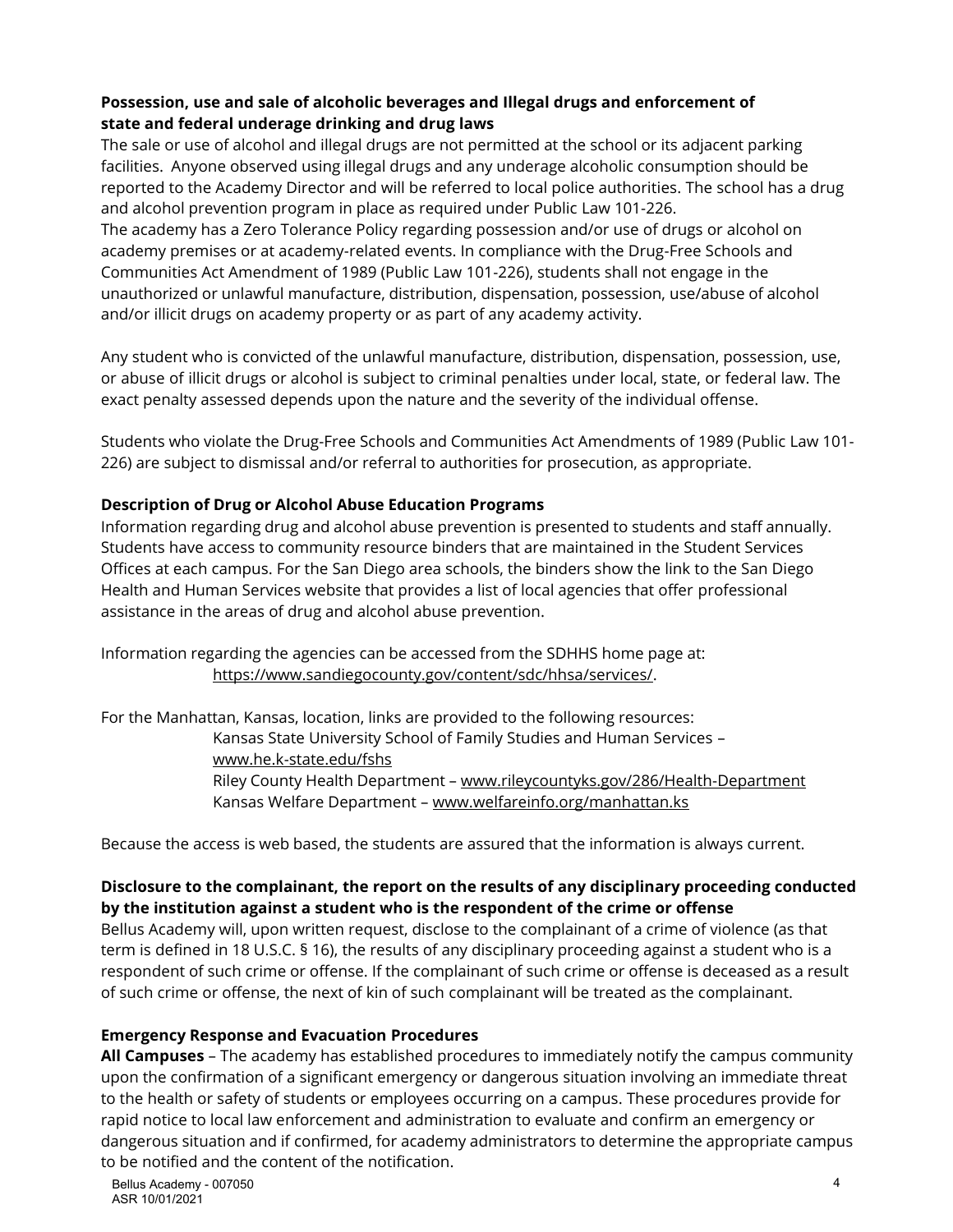The academy will, without delay, and taking into account the safety of the community, determine the content of emergency/dangerous situation notifications and initiate the notification system, unless issuing a notification will, in the professional judgment of responsible authorities, compromise efforts to assist a complainant or to contain, respond to, or otherwise mitigate the emergency.

Fire alarm systems are present and active in all campus facilities. In the event of an emergency and/or fire alarm, occupants must evacuate from the building. It is helpful to have reviewed and practiced the building evacuation procedures prior to an evacuation. As a general guideline, stop working as soon as it is safe to do so and gather personal belongings, such as glasses, keys and purse or handbag. Use the nearest door with an EXIT sign to leave the building. Proceed to your designated assembly area, report for a head count and stay in the area until you receive direction from emergency responders or authorized staff.

Following are the titles of the persons responsible for carrying out the actions/procedures described in the above paragraphs: President, Academy Directors, Human Resources, Local Law Enforcement Officers, Admissions Representatives, Educators, Administrative Staff, and/or Experience Coordinators.

The dissemination of emergency information to the larger community shall be coordinated by the President and the Academy Directors in cooperation with local law enforcement agencies.

The Academy Director is responsible for testing the emergency response and evacuation procedures on at least an annual (calendar year) basis and for documenting such testing. Documentation for each test shall include a description of the exercise, the date, the time, and whether the test was announced or unannounced. Such testing may include a review of procedures by the Academy Director and local law enforcement officers, meetings with responsible persons to review and walk-through procedures, and tests of communication equipment.

**Poway Campus** – 13266 Poway Rd., Poway, CA 92064 – This campus consists of a one-story building that is part of a strip shopping mall. If an emergency or dangerous situation is confirmed, the campus procedures provide for any one of several academy administrators, Academy Director, or law enforcement officers to authorize a mass notice to the appropriate segment(s) of the campus using a campus emergency notification system. The designated assembly area is the front parking lot closest to the car wash business and farthest from the main campus building.

**Chula Vista Campus** – 970 Broadway, Suite 110, Chula Vista CA 91911 – This campus consists of a onestory building that is part of a strip shopping mall. Procedures provide for educators/staff on site to evaluate and confirm an emergency or dangerous situation and if confirmed, to verbally provide notice to the campus, local law enforcement, and senior administration. The designated assembly area is in the rear parking lot near the south fence.

**El Cajon Campus** – 1073 E. Main St., El Cajon, CA 92021 – This campus consists of a one-story building that is part of a strip shopping mall and a contiguous additional location at 1055 E. Main St., El Cajon, CA 92021. Procedures provide for educators/staff on site to evaluate and confirm an emergency or dangerous situation and if confirmed, to verbally provide notice to the campus, local law enforcement, and senior administration. The designated assembly area is the front parking lot close to Main Street.

**Manhattan Campus** – 1130 Westloop Pl., Manhattan, KS 66502 – This campus consists of a one-story building that is part of a strip shopping mall. Procedures provide for educators/staff on site to evaluate and confirm an emergency or dangerous situation and if confirmed, to verbally provide notice to the campus, local law enforcement, and senior administration. The designated assembly area is the front parking lot farthest from the main campus building.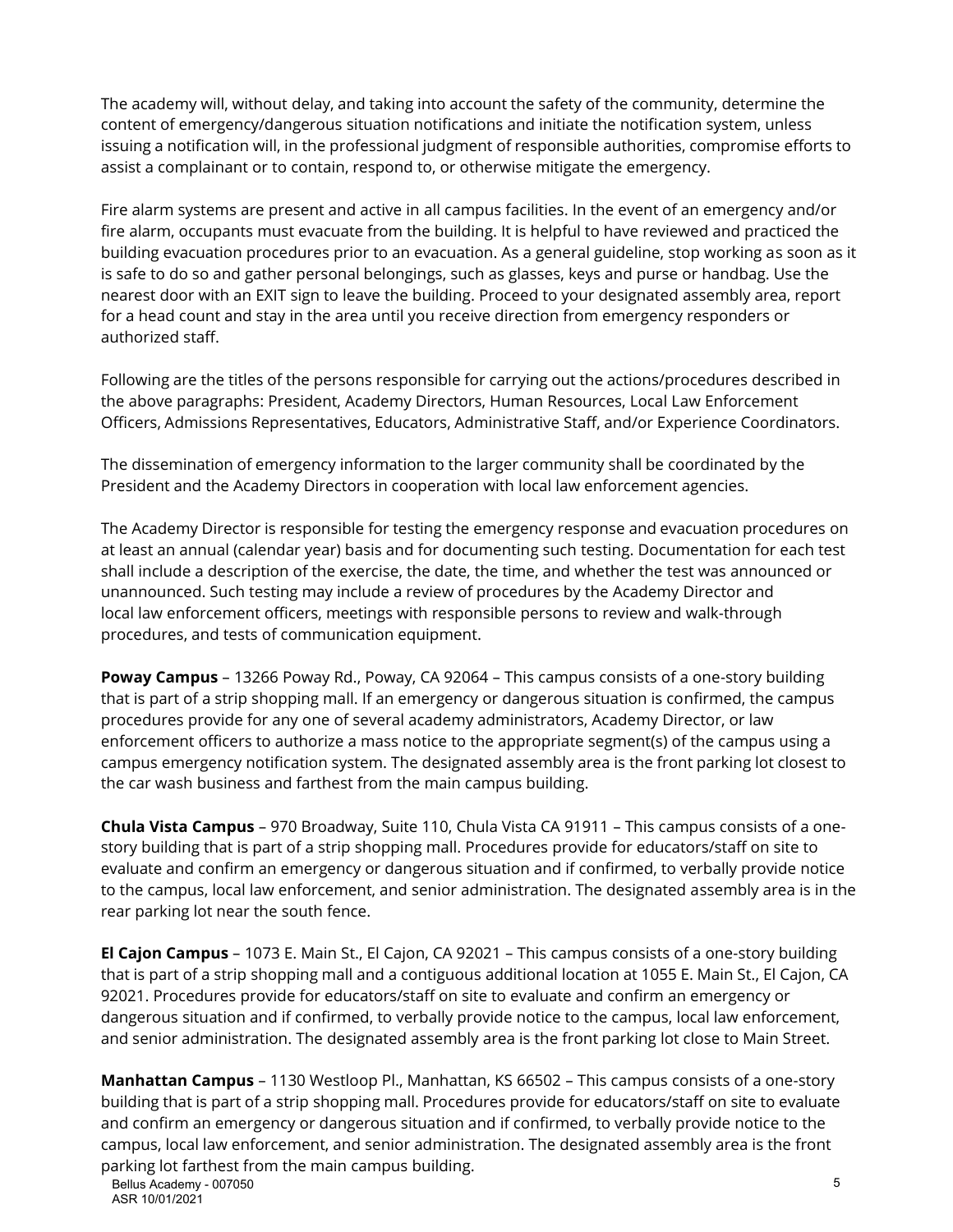### **Missing Student Notification**

Bellus Academy does not have any on- or off-campus housing facilities.

### **Programs to Prevent Dating Violence, Domestic Violence, Sexual Assault and Stalking**

Bellus Academy prohibits the crimes of dating violence, domestic violence, sexual assault and stalking as those terms are defined for purposes of the *Clery Act.* Monthly new-student orientation, new employee on-boarding programs and regular staff meetings, as well as periodic presentations in theory classes or student huddles, inform students and employees about the importance of maintaining awareness for the prevention of dating violence, domestic violence, sexual assault and stalking. All supervisors and managers receive mandatory anti-harassment training within six (6) months of becoming a supervisor or manager, and every two (2) years thereafter, that includes information on the prevention and awareness of dating violence, domestic violence, sexual assault and stalking.

### **Definitions**

### **Federal VAWA Definitions**

The following definitions are used for purposes of reporting dating violence, domestic violence, sexual assault and stalking under the Clery Act as amended by VAWA.

**Dating Violence** - Violence committed by a person who is or has been in a social relationship of a romantic or intimate nature with the complainant.

• The existence of such a relationship shall be determined based on the reporting party's statement and with consideration of the length of the relationship, the type of relationship, and the frequency of interaction between the persons involved in the relationship.

• For the purposes of this definition –

(A) Dating violence includes, but is not limited to, sexual or physical abuse or the threat of such abuse.

(B) Dating violence does not include acts covered under the definition of domestic violence.

**Domestic Violence** – A felony or misdemeanor crime of violence committed –

(A) By a current or former spouse or intimate partner of the complainant;

(B) By a person with whom the complainant shares a child in common;

(C) By a person who is cohabitating with, or has cohabitated with, the complainant as a spouse or intimate partner;

(D) By a person similarly situated to a spouse of the complainant under the domestic or family violence laws of the jurisdiction in which the crime of violence occurred; or

(E) By any other person against an adult or youth complainant who is protected from that person's acts under the domestic or family violence laws of the jurisdiction in which the crime of violence occurred.

**Sexual Assault** – An offense that meets the definition of rape, fondling, incest, or statutory rape.

• Rape – The penetration, no matter how slight, of the vagina or anus with any body part or object, or oral penetration by a sex organ of another person, without the consent of the complainant.

• Fondling – The touching of the private body parts of another person for the purpose of sexual gratification, without the consent of the complainant, including instances where the complainant is incapable of giving consent because of his/her age or because of his/her temporary or permanent mental incapacity.

• Incest – Sexual intercourse between persons who are related to each other within the degrees wherein marriage is prohibited by law.

• Statutory Rape – Sexual intercourse with a person who is under the statutory age of consent. **Stalking** – Engaging in a course of conduct directed at a specific person that would cause a reasonable person to –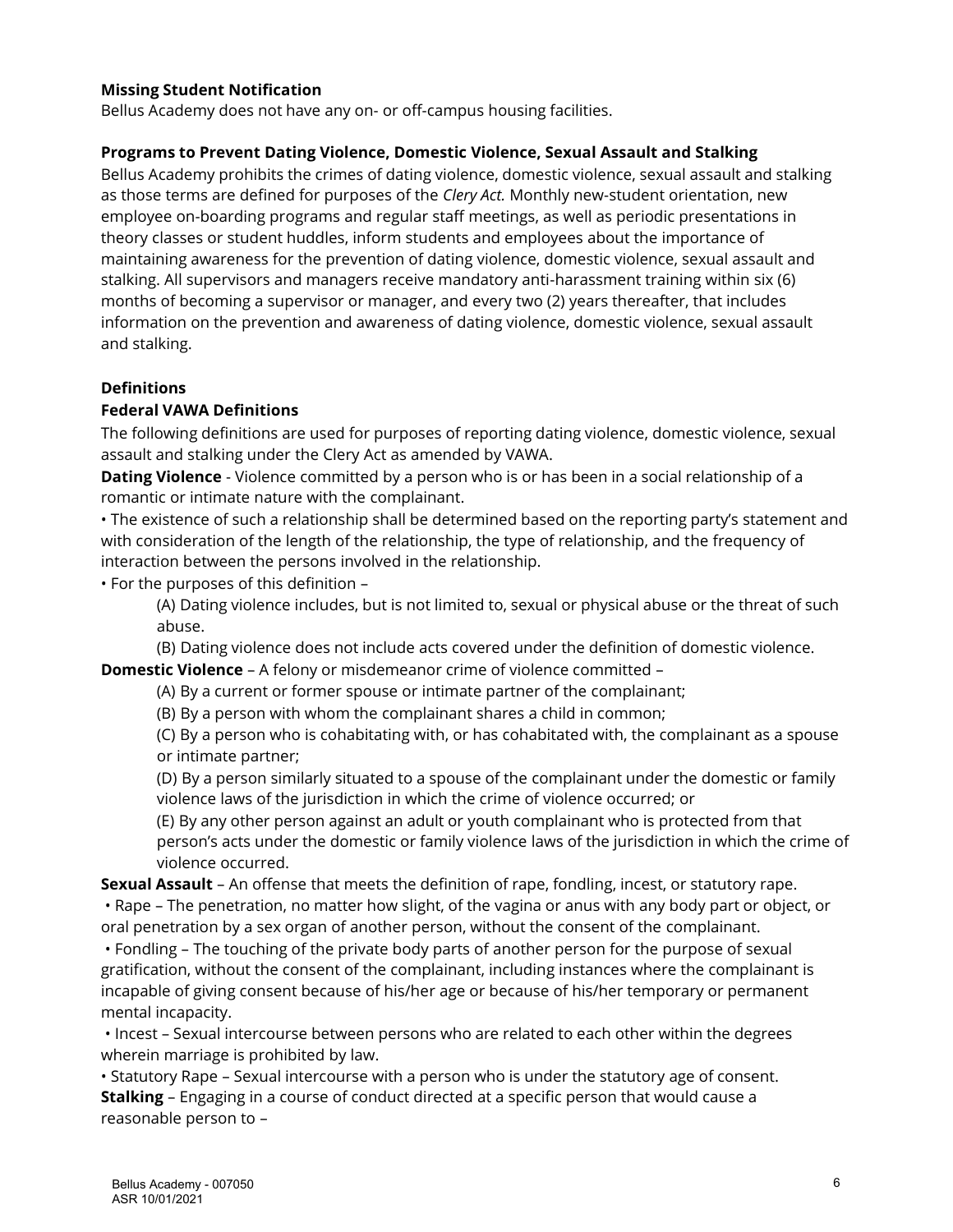(A) Fear for the person's safety or the safety of others; or

(B) Suffer substantial emotional distress.

For the purposes of this definition –

(A) "Course of conduct" means two or more acts, including, but not limited to, acts in which the stalker directly, indirectly, or through third parties, by any action, method, device, or means, follows, monitors, observes, surveils, threatens, or communicates to or about a person, or interferes with a person's property.

(B) "Reasonable person" means a reasonable person under similar circumstances and with similar identities to the complainant.

(C) "Substantial emotional distress" means significant mental suffering or anguish that may, but does not necessarily, require medical or other professional treatment or counseling.

# **State Definitions**

The following definitions reflect California state law and may be different from the federal definitions above. The federal definitions are used for purposes of reporting crime statistics as mandated by the Clery Act as amended by VAWA. It is important to be aware of state law definitions that govern criminal proceedings.

- **Dating Violence** Included within the definition of domestic violence as set forth in California Penal Code § 13700.
- **Domestic Violence** "Domestic violence" means abuse committed against an adult or a minor who is a spouse, former spouse, cohabitant, former cohabitant, or person with whom the suspect has had a child or is having or has had a dating or engagement relationship. For purposes of this subdivision, "cohabitant" means two unrelated adult persons living together for a substantial period of time, resulting in some permanency of relationship. Factors that may determine whether persons are cohabiting include, but are not limited to:
	- (1) sexual relations between the parties while sharing the same living quarters,
	- (2) sharing of income or expenses,
	- (3) joint use or ownership of property,
	- (4) whether the parties hold themselves out as spouses,
	- (5) the continuity of the relationship, and
	- (6) the length of the relationship.
- *"Abuse"* means intentionally or recklessly causing or attempting to cause bodily injury, or placing another person in reasonable apprehension of imminent serious bodily injury to himself or herself, or another.
- *Sexual Assault* (Defined under the Clery Act to be an offense that meets the definition of rape, fondling, incest, or statutory rape):

*• Rape* **–**

(A) Rape is an act of sexual intercourse accomplished with a person not the spouse of the perpetrator, under any of the following circumstances:

(1) Where a person is incapable, because of a mental disorder or developmental or physical disability, of giving legal consent, and this is known or reasonably should be known to the person committing the act. Notwithstanding the existence of a conservatorship pursuant to the provisions of the Lanterman-Petris-Short Act (Part 1 (commencing with Section 5000) of Division 5 of the Welfare and Institutions Code), the prosecuting attorney shall prove, as an element of the crime, that a mental disorder or developmental or physical disability rendered the complainant incapable of giving consent.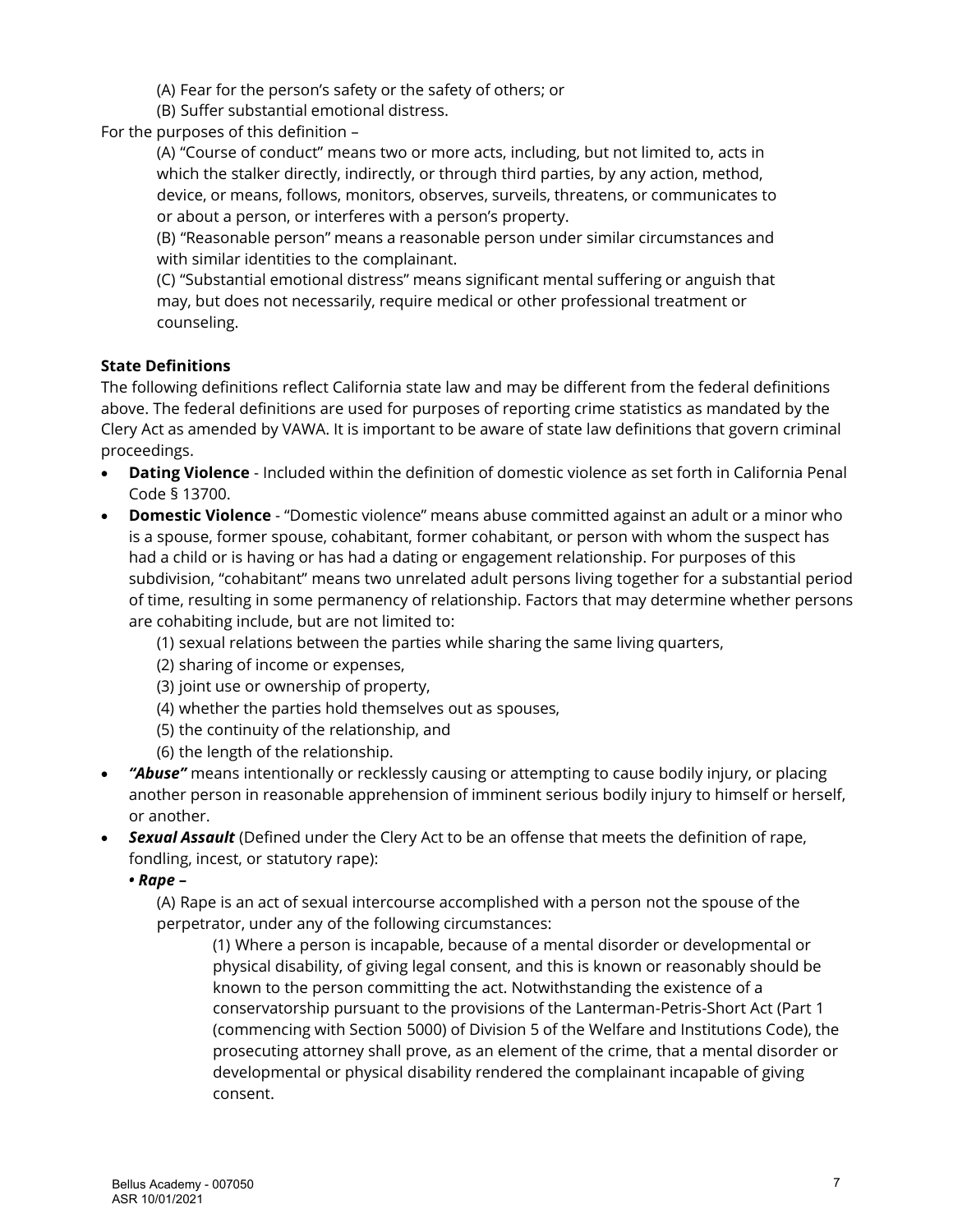(2) Where it is accomplished against a person's will by means of force, violence, duress, menace, or fear of immediate and unlawful bodily injury on the person or another. (3) Where a person is prevented from resisting by any intoxicating or anesthetic substance, or any controlled substance, and this condition was known, or reasonably should have been known by the accused.

(4) Where a person is at the time unconscious of the nature of the act, and this is known to the accused. As used in this paragraph, "unconscious of the nature of the act" means incapable of resisting because the complainant meets any one of the following conditions:

(A) Was unconscious or asleep.

(B) Was not aware, knowing, perceiving, or cognizant that the act occurred. (C) Was not aware, knowing, perceiving, or cognizant of the essential characteristics of the act due to the perpetrator's fraud in fact. (D) Was not aware, knowing, perceiving, or cognizant of the essential characteristics of the act due to the perpetrator's fraudulent representation that the sexual penetration served a professional purpose when it served no professional purpose.

(5) Where a person submits under the belief that the person committing the act is someone known to the complainant other than the accused, and this belief is induced by any artifice, pretense, or concealment practiced by the accused, with intent to induce the belief.

(6) Where the act is accomplished against the complainant's will by threatening to retaliate in the future against the complainant or any other person, and there is a reasonable possibility that the perpetrator will execute the threat. As used in this paragraph, "threatening to retaliate" means a threat to kidnap or falsely imprison, or to inflict extreme pain, serious bodily injury, or death.

(7) Where the act is accomplished against the complainant's will by threatening to use the authority of a public official to incarcerate, arrest, or deport the complainant or another, and the complainant has a reasonable belief that the perpetrator is a public official. As used in this paragraph, "public official" means a person employed by a governmental agency who has the authority, as part of that position, to incarcerate, arrest, or deport another. The perpetrator does not actually have to be a public official.

(B) As used in this section, "duress" means a direct or implied threat of force, violence, danger, or retribution sufficient to coerce a reasonable person of ordinary susceptibilities to perform an act which otherwise would not have been performed, or acquiesce in an act to which one otherwise would not have submitted. The total circumstances, including the age of the complainant, and his or her relationship to the defendant, are factors to consider in appraising the existence of duress.

(C) As used in this section, "menace" means any threat, declaration, or act which shows an intention to inflict an injury upon another.

### *• Sexual Battery (Fondling) –*

(A) Any person who touches an intimate part of another person while that person is unlawfully restrained by the accused or an accomplice, and if the touching is against the will of the person touched and is for the purpose of sexual arousal, sexual gratification, or sexual abuse, is guilty of sexual battery.

(B) Any person who touches an intimate part of another person who is institutionalized for medical treatment and who is seriously disabled or medically incapacitated, if the touching is against the will of the person touched, and if the touching is for the purpose of sexual arousal, sexual gratification, or sexual abuse, is guilty of sexual battery.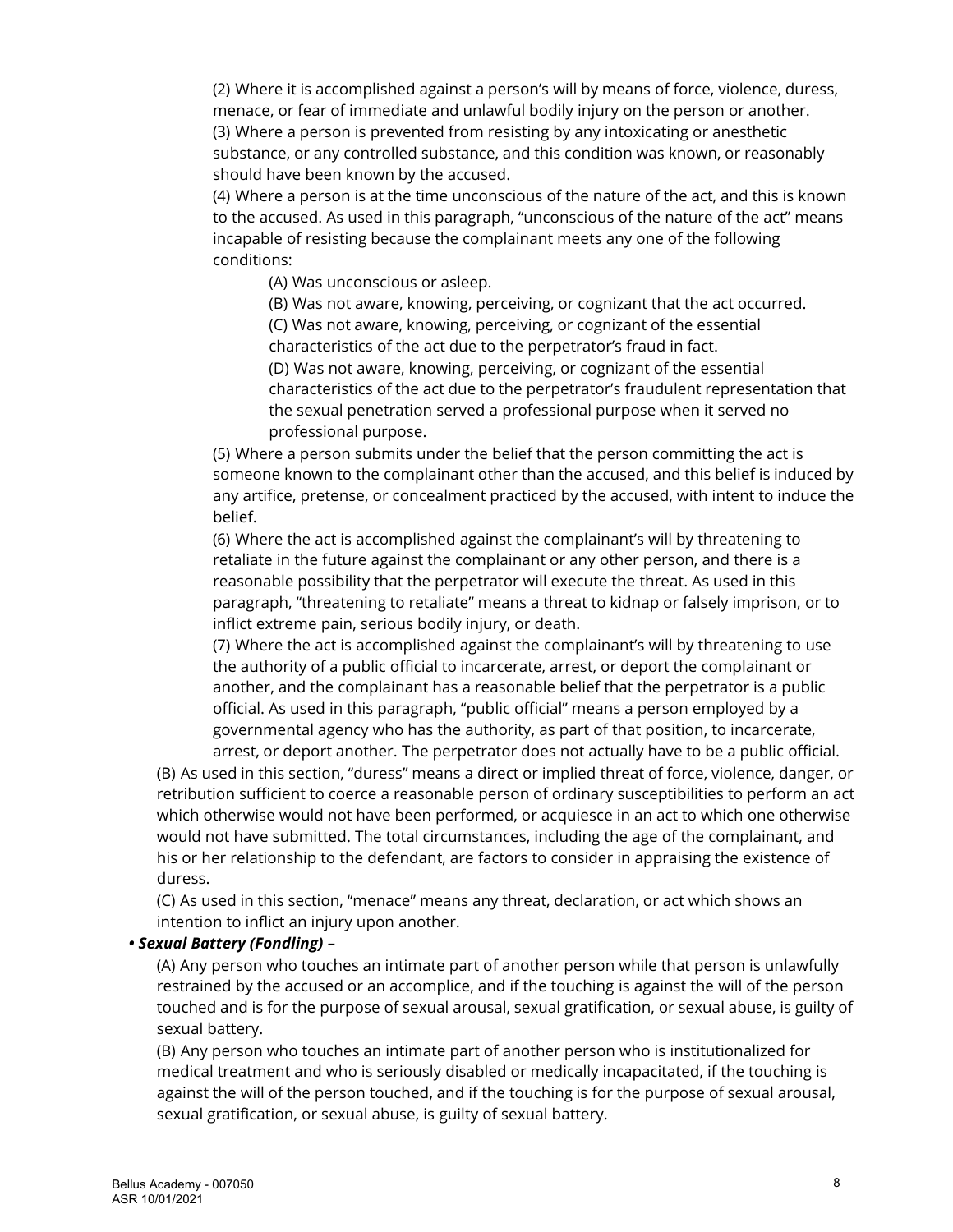(C) Any person who touches an intimate part of another person for the purpose of sexual arousal, sexual gratification, or sexual abuse, and the complainant is at the time unconscious of the nature of the act because the perpetrator fraudulently represented that the touching served a professional purpose, is guilty of sexual battery.

(D) Any person who, for the purpose of sexual arousal, sexual gratification, or sexual abuse, causes another, against that person's will while that person is unlawfully restrained either by the accused or an accomplice, or is institutionalized for medical treatment and is seriously disabled or medically incapacitated, to masturbate or touch an intimate part of either of those persons or a third person, is guilty of sexual battery.

(E)

(1) Any person who touches an intimate part of another person, if the touching is against the will of the person touched, and is for the specific purpose of sexual arousal, sexual gratification, or sexual abuse, is guilty of misdemeanor sexual battery.

(2) As used in this subdivision, "touches" means physical contact with another person, whether accomplished directly, through the clothing of the person committing the offense, or through the clothing of the complainant.

(F) As used in subdivisions (a), (b), (c), and (d), "touches" means physical contact with the skin of another person whether accomplished directly or through the clothing of the person committing the offense.

(G) As used in this section, the following terms have the following meanings:

(1) "Intimate part" means the sexual organ, anus, groin, or buttocks of any person, and the breast of a female.

(2) "Sexual battery" does not include the crimes defined in Section 261 or 289.

(3) "Seriously disabled" means a person with severe physical or sensory disabilities.

(4) "Medically incapacitated" means a person who is incapacitated as a result of prescribed sedatives, anesthesia, or other medication.

(5) "Institutionalized" means a person who is located voluntarily or involuntarily in a hospital, medical treatment facility, nursing home, acute care facility, or mental hospital. (6) "Minor" means a person under 18 years of age.

# *• Incest –*

Persons being within the degrees of consanguinity within which marriages are declared by law to be incestuous and void, who intermarry with each other, or who being 14 years of age or older, commit fornication or adultery with each other, are punishable by imprisonment in the state prison.

# *• Statutory Rape –*

(A) Unlawful sexual intercourse is an act of sexual intercourse accomplished with a person who is not the spouse of the perpetrator, if the person is a minor. For the purposes of this section, a "minor" is a person under the age of 18 years and an "adult" is a person who is at least 18 years of age.

(B) Any person who engages in an act of unlawful sexual intercourse with a minor who is not more than three years older or three years younger than the perpetrator, is guilty of a misdemeanor.

(C) Any person who engages in an act of unlawful sexual intercourse with a minor who is more than three years younger than the perpetrator is guilty of either a misdemeanor or a felony, and shall be punished by imprisonment in a county jail not exceeding one year, or by imprisonment pursuant to subdivision (h) of Section 1170.

(D) Any person 21 years of age or older who engages in an act of unlawful sexual intercourse with a minor who is under 16 years of age is guilty of either a misdemeanor or a felony, and shall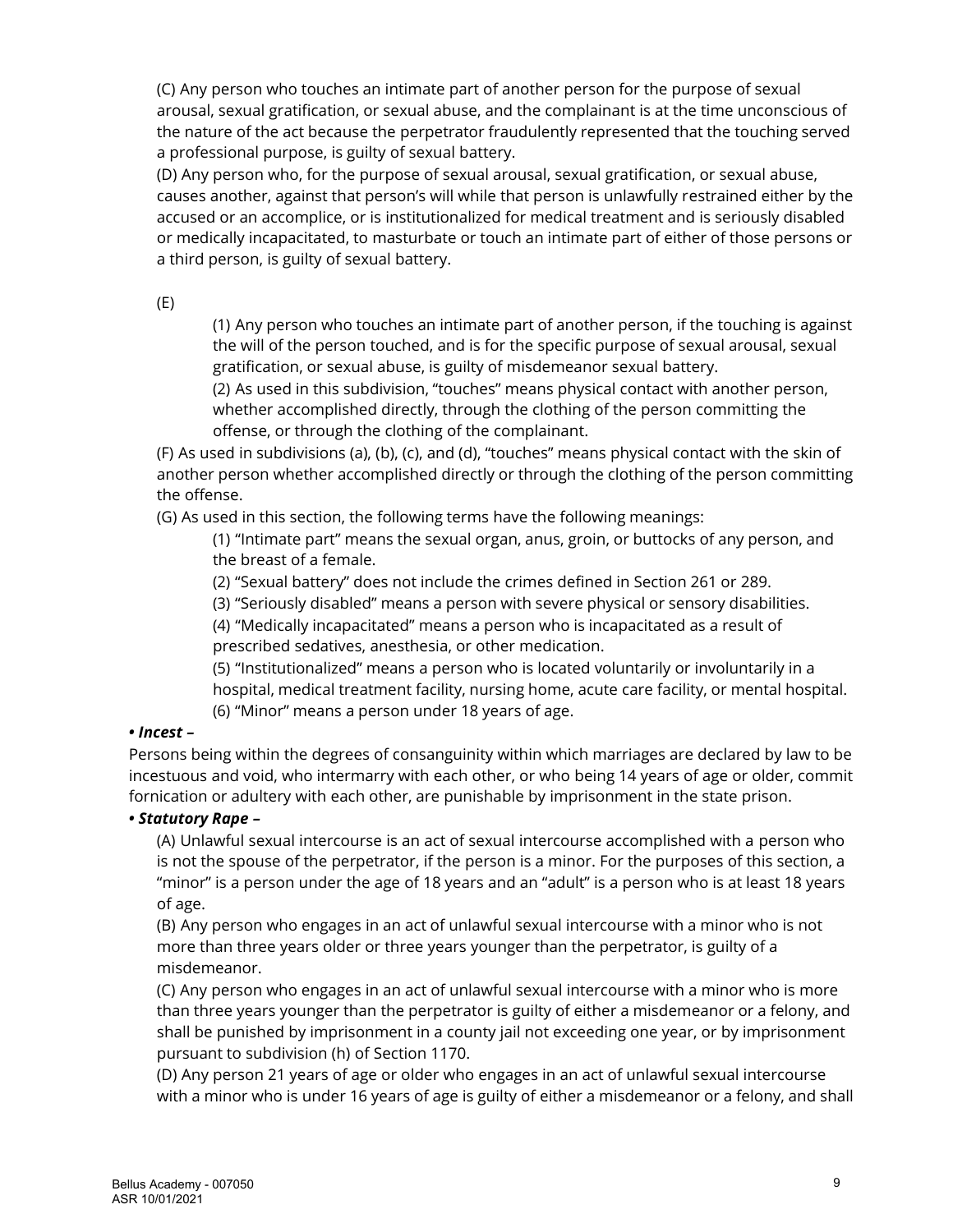be punished by imprisonment in a county jail not exceeding one year, or by imprisonment pursuant to subdivision (h) of Section 1170 for two, three, or four years.

# *• Stalking –*

(A) Any person who willfully, maliciously, and repeatedly follows or willfully and maliciously harasses another person and who makes a credible threat with the intent to place that person in reasonable fear for his or her safety, or the safety of his or her immediate family is guilty of the crime of stalking.

(B) For the purposes of this section, "harasses" means engages in a knowing and willful course of conduct directed at a specific person that seriously alarms, annoys, torments, or terrorizes the person, and that serves no legitimate purpose.

(C) For the purposes of this section, "course of conduct" means two or more acts occurring over a period of time, however short, evidencing a continuity of purpose. Constitutionally protected activity is not included within the meaning of "course of conduct."

(D) For the purposes of this section, "credible threat" means a verbal or written threat, including that performed through the use of an electronic communication device, or a threat implied by a pattern of conduct or a combination of verbal, written, or electronically communicated statements and conduct, made with the intent to place the person that is the target of the threat in reasonable fear for his or her safety or the safety of his or her family, and made with the apparent ability to carry out the threat so as to cause the person who is the target of the threat to reasonably fear for his or her safety or the safety of his or her family. It is not necessary to prove that the defendant had the intent to actually carry out the threat. The present incarceration of a person making the threat shall not be a bar to prosecution under this section. Constitutionally protected activity is not included within the meaning of "credible threat." (E) For purposes of this section, the term "electronic communication device" includes, but is not limited to, telephones, cellular phones, computers, video recorders, fax machines, or pagers. "Electronic communication" has the same meaning as the term defined in Subsection 12 of Section 2510 of Title 18 of the United States Code.

(F) This section shall not apply to conduct that occurs during labor picketing.

(G) For purposes of this section, "immediate family" means any spouse, parent, child, any person related by consanguinity or affinity within the second degree, or any other person who regularly resides in the household, or who, within the prior six months, regularly resided in the household.

**Consent** – In reference to sexual activity is defined under California law as the following:

- Positive cooperation in act or attitude pursuant to an exercise of free will. The person must act freely and voluntarily and have knowledge of the nature of the act or transaction involved. A current or previous dating or marital relationship shall not be sufficient to constitute consent where consent is at issue in a prosecution; or
- Evidence that the complainant suggested, requested, or otherwise communicated to the defendant that the defendant use a condom or other birth control device, without additional evidence of consent, is not sufficient to constitute consent.

# **Bystander Intervention Techniques**

Bystander intervention is when someone chooses to take action when witnessing an uncomfortable situation. It encompasses safe and positive options that may be carried out by an individual or individuals to prevent harm or intervene when there is a risk of dating violence, domestic violence, sexual assault or stalking.

- Interrupt Ask a question that's not related to what's going on. "Excuse me, where's the bathroom?"
- Distract Draw attention to something else. "Hey, your car is getting towed!"
- Engage Peers Involve a friend or someone else around you. "Let's do something."
- Alert Authorities In some situations, authorities may be the best source for help (e.g., Police, campus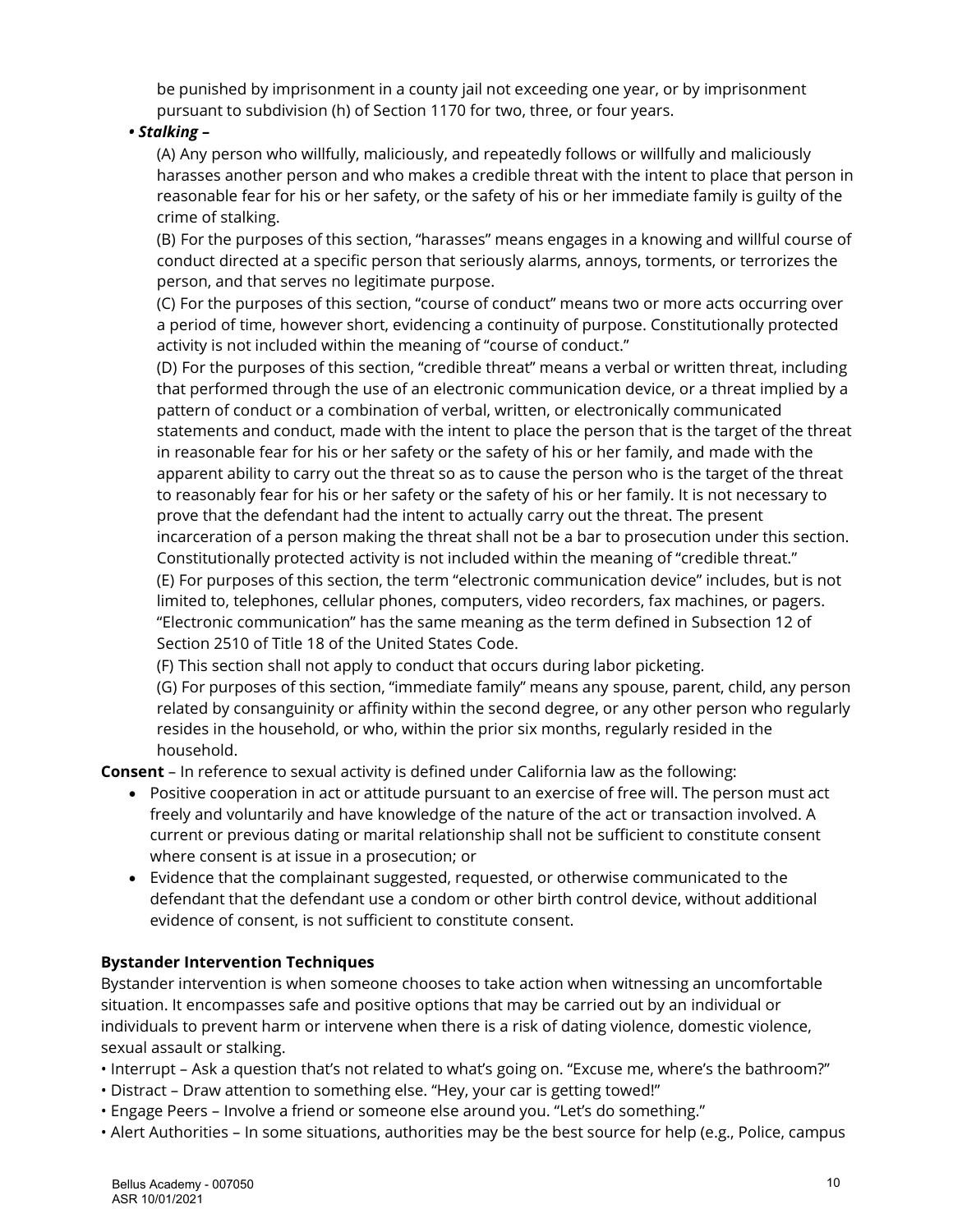administrators, party hosts, bar staff, and/or designated drivers).

• Safety First – Keep your safety and the safety of others in mind and let that determine how you respond. Bystander Intervention is included in the programs provided by Bellus Academy.

### **Risk Reduction and Awareness**

Bellus Academy offers guest speakers, posters, and/or a variety of events throughout the year to bring about awareness to these issues.

### **Procedures to follow in the case of alleged dating violence, domestic violence, sexual assault, or stalking, including:**

### **Preserving Evidence**

It is important that complainants take steps to preserve and collect evidence; doing so preserves the full range of options available, be it through the academy's administrative complaint procedures or criminal prosecution. To preserve evidence:

- 1. do not wash your face or hands
- 2. do not shower or bathe
- 3. do not brush your teeth
- 4. do not change clothes or straighten up the area where the assault took place
- 5. do not dispose of clothes or other items that were present during the assault, or use the restroom
- 6. seek a medical exam immediately

If the complainant has already cleaned up from the assault, he/she can still report the crime, as well as seek medical or counseling treatment.

### **Reporting**

Any person who believes he or she has been the victim of sexual harassment or violence by a student, faculty member, administrator or other academy personnel of Bellus Academy should report the occurrence to any agent or responsible employee of the academy. An employee may be required only to report the harassment to other school officials who have the responsibility to take appropriate action or to take the appropriate action themselves if they are a designated official.

The complainant has the option to notify proper law enforcement authorities, including local police. The complainant has the option to be assisted by campus authorities in notifying law enforcement authorities if the complainant chooses. The complainant also has the option to decline to notify such authorities.

### **Rights of Complainants**

Victims of dating violence, domestic violence, sexual assault and stalking have the right to choose whether they want to pursue criminal or civil remedies in court and/or administrative remedies through the academy. Complainants also have the right not to pursue a criminal, civil or administrative remedy. When a student or employee complainant reports to the academy that they have been a victim of dating violence, domestic violence, sexual assault or stalking, whether the offense occurred on or off campus, the academy will provide the complainant with a written explanation of their rights or options relating to the following:

- Resources for complainants (including resources in the areas of victim advocacy, counseling, health, mental health, legal assistance, visa and immigration assistance, student financial aid and other areas);
- Non-reporting options;
- Understanding confidentiality versus privacy;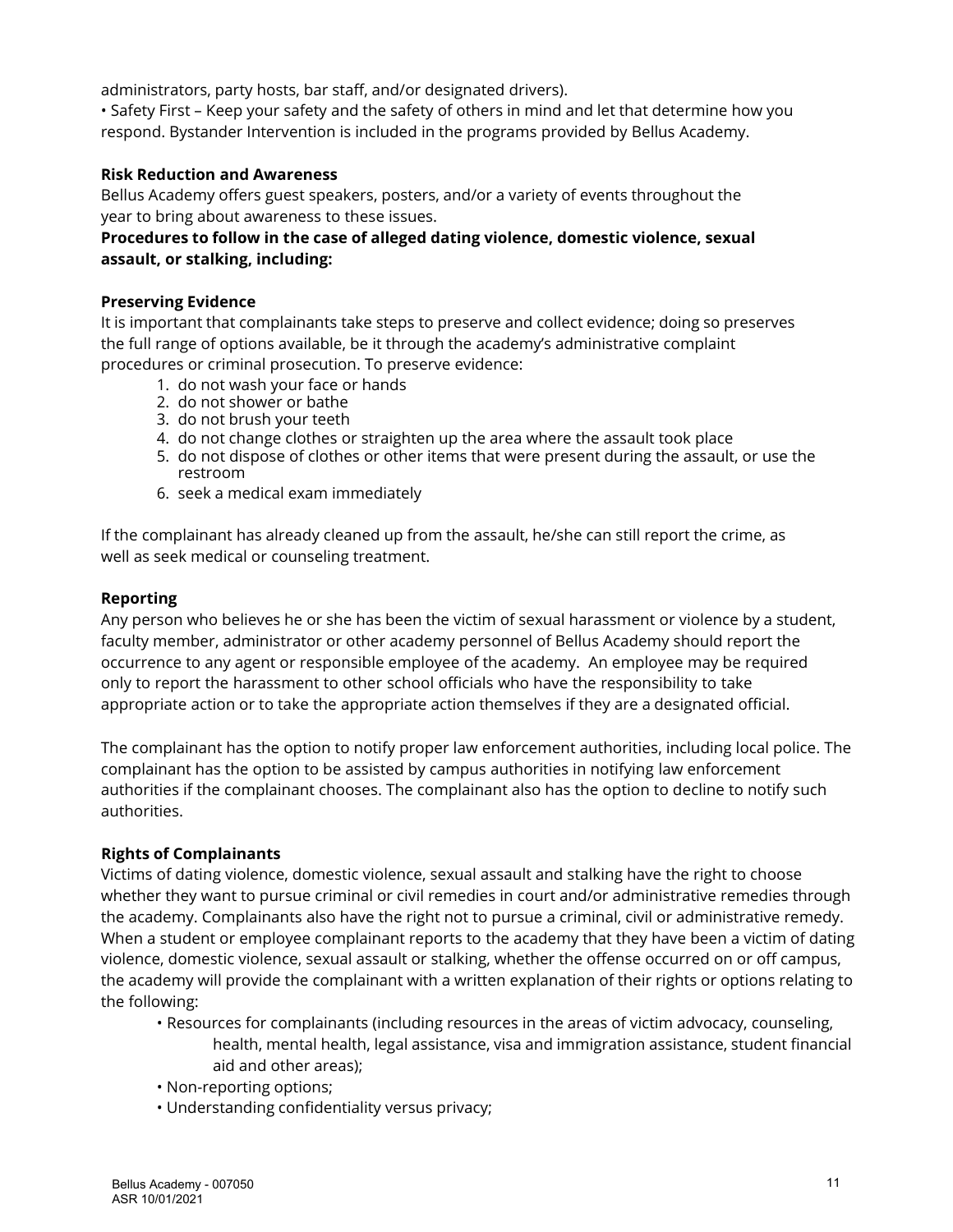- Law enforcement reporting options, including medical exams and the importance of preserving evidence;
- Civil reporting options and protective orders;
- Academy reporting options, including the investigative and disciplinary process;
- Academy-issued No Contact Orders; and
- Academy-facilitated interim measures and remedies.

### **Procedures the Institution Will Follow in Reporting**

Bellus Academy will protect the confidentiality of complainants and other necessary parties in cases of alleged dating violence, domestic violence, sexual assault, or stalking.

### *Clery Act* **Reporting**

Bellus Academy does not publish the names of complainants or other personally identifiable information regarding complainants in the Daily Crime Log or in the crime statistics that are disclosed in the Annual Security Report. Furthermore, if a Timely Warning is issued on the basis of a report of dating violence, domestic violence, sexual assault or stalking, the name of the complainant and other personally identifiable information about the complainant will be withheld.

### **Confidentiality for Accommodations or Protective Measures**

The academy will protect the privacy of everyone involved in a report of sexual violence to the greatest degree possible under applicable law and academy policy. Personally identifiable information about the complainant and other necessary parties will be shared only on a need-to-know basis, e.g., to those who are investigating the report or those involved in providing support services to the complainant, including interim measures. By only sharing personally identifiable information with individuals on a need-toknow basis, the academy will maintain as confidential any interim measures and remedies provided to the complainant, to the extent that maintaining such confidentiality would not impair the ability of the academy to provide interim measures and remedies.

# **Written Notification Regarding Counseling, Health, Etc.**

Bellus Academy will provide written notification to students and employees about existing counseling, health, mental health, victim advocacy, legal assistance, visa and immigration assistance, student financial aid and other services available for complainants, both within the institution and in the community.

### **Written Notification Regarding Changes to Academics, Living Arrangements, etc.**

Bellus Academy will provide written notification to complainants about options for available assistance in, and how to request changes to academic, living, transportation and working situations or protective measures. The academy will make such accommodations or provide such protective measures if the complainant requests them and if they are reasonably available, regardless of whether the complainant chooses to report the crime to local law enforcement.

# **Procedures for Disciplinary Action Types of Disciplinary Proceedings**

If you believe that you have experienced or witnessed harassment or sexual violence, notify your Educator, Academy Director, Title IX Coordinator, Human Resources or Bellus Academy President as soon as possible after the incident. Do not allow an inappropriate situation to continue by not reporting it, regardless of who is creating the situation. No employee, contract worker, student, vendor or other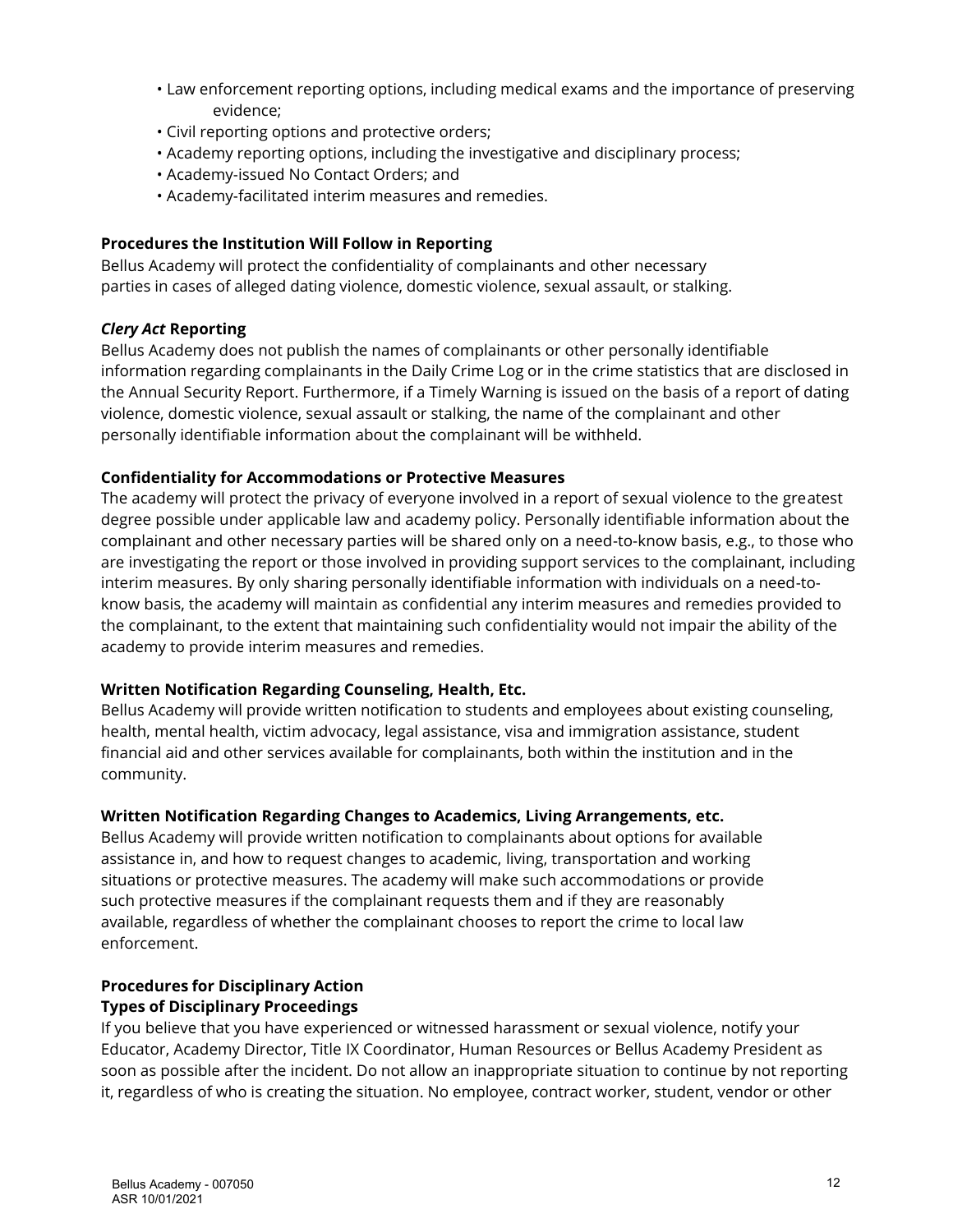person who does business with the academy is exempt from the prohibitions in this policy. Managers will refer all harassment complaints to the Title IX Coordinator for student-related complaints and to the Human Resources Department if the complaint involves an employee. In order to facilitate the investigation, your complaint should include details of the incident or incidents, names of the individuals involved and names of any witnesses. The Title IX Coordinator is listed below and has the responsibility of overseeing all Title IX complaints and identifying and addressing any patterns or systemic problems that arise during the review of such complaints.

*Title IX Coordinator:* **Khris Pool – Title IX Coordinator Office Location: 13266 Poway Road, Poway, CA 92064 Phone: 858-748-1490 Email : [titleixcoordinator@bellusacademy.edu](mailto:titleixcoordinator@bellusacademy.edu)**

The academy ensures that its employee(s) designated to serve as Title IX Coordinator(s) have adequate training on what constitutes sexual harassment, including sexual violence, and that they understand how the academy's grievance procedures operate. Because complaints can also be filed with an employee's manager or Human Resources, these employees also receive training on the academy's grievance procedures and any other procedures used for investigating reports of sexual harassment.

In response to all complaints, Bellus Academy promises prompt and equitable resolution through a reliable and impartial investigation of complaints, including the opportunity for both parties to present witnesses or other evidence. The time necessary to conduct an investigation will vary based on complexity but will generally be completed within sixty (60) days of receipt of the complaint. The academy shall maintain confidentiality for all parties to the extent possible, but absolute confidentiality cannot be guaranteed. In cases where a complainant does not give consent for an investigation, the academy will weigh the complainant's request for confidentiality against the impact on academy safety to determine whether an investigation must proceed. Complainants should be aware that in a formal investigation due process generally requires that the identity of the charging party and the substance of the complaint be revealed to the person charged with the alleged crime.

# **Standard of Evidence**

The preponderance of the evidence standard will apply to investigations and disciplinary proceedings arising from an allegation of dating violence, domestic violence, sexual assault or stalking, meaning Bellus Academy will evaluate whether it is more likely than not that the alleged conduct occurred.

### **Sanctions**

If a student or a staff member is convicted of a sexual offense, domestic violence, dating violence, sexual assault or stalking regardless of whether or not the action took place on the Bellus Academy campus, that individual is subject to disciplinary actions by the academy. Any student or staff member may be subject to sanctions leading up to or including termination if convicted of any domestic violence, sex offense, including rape, acquaintance rape, any other forcible or non-forcible sex offenses or stalking.

### **Protective Measures**

During the investigation, Bellus Academy will provide interim measures, as necessary, to protect the safety and wellbeing of students and/or employees involved. Examples of temporary and permanent measurestoprotectthecomplainantasnecessaryare:

# No contact order

Change academic situations as appropriate with minimum burden on the complainant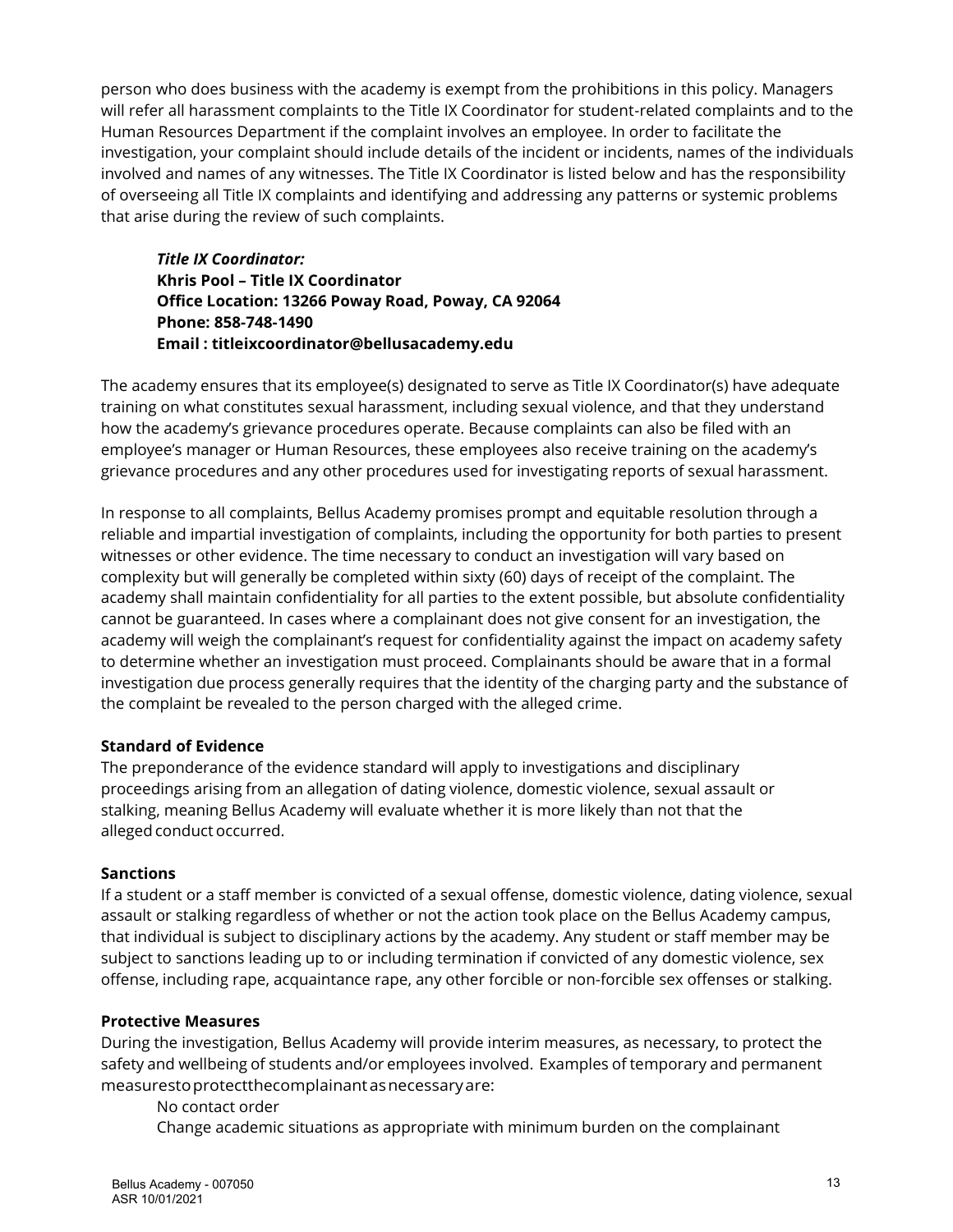Counseling Health and mental services Escort services Academic support Retake a program or withdraw without penalty

# **Proceeding Will Accomplish the Following**:

Bellus Academy will follow a prompt, fair and impartial process from the initial investigation to the final result, conducted by officials who receive annual training on the issues related to dating violence, domestic violence, sexual assault and stalking and on how to conduct an investigation and hearing process that protects the safety of the complainants and promotes accountability.

# **Same Opportunities for Accuser and Accused**

Both the accuser and the accused have the same opportunities to have others present during any institutional disciplinary proceeding, including the opportunity to be accompanied to any related meeting or proceeding by the advisor of their choice. Neither the accuser nor the accused shall be limited in the choice of advisor or the advisor's presence in any meeting or institutional disciplinary proceeding.

# **Simultaneous Notification**

Both the accuser and the accused will be simultaneously informed in writing of the result of any disciplinary proceeding relating from any allegation of dating violence, domestic violence, sexual assault or stalking; the procedures for appealing the results of the disciplinary proceeding; any change to the results that occurs before the results become final; and when such results become final.

# **Statement of Complainant's Rights and Options**

When a student or employee reports to the institution that the student or employee has been a victim of dating violence, domestic violence, sexual assault or stalking, whether the offense occurred on or off campus, Bellus Academy will provide the student or employee a written explanation of the student's or employee's rights and options.

# **Sex Offender Registration**

In accordance to the "Campus Sex Crimes Prevention Act" of 2000, which amends the Jacob Wetterling Crimes Against Children and Sexually Violent Offender Registration Act, the Jeanne Clery Act and the Family Education Rights and Privacy Act of 1974, this institution is required to issue a statement advising the campus community where law enforcement information provided by a State concerning sex offenders may be obtained. It also requires sex offenders already required to register in a State to provide notice to each institution of higher education in that State at which the person employed, carries a vocation, or is a student.

| <b>Registered Sex Offender Database Websites</b> |                                          |  |  |  |  |  |  |  |  |
|--------------------------------------------------|------------------------------------------|--|--|--|--|--|--|--|--|
| State of California:                             | State of Kansas:                         |  |  |  |  |  |  |  |  |
| California Registered Sex Offender<br>Database   | Kansas Bureau of Investigation           |  |  |  |  |  |  |  |  |
| www.caag.state.ca.us                             | http://www.kbi.ks.gov/registeredoffender |  |  |  |  |  |  |  |  |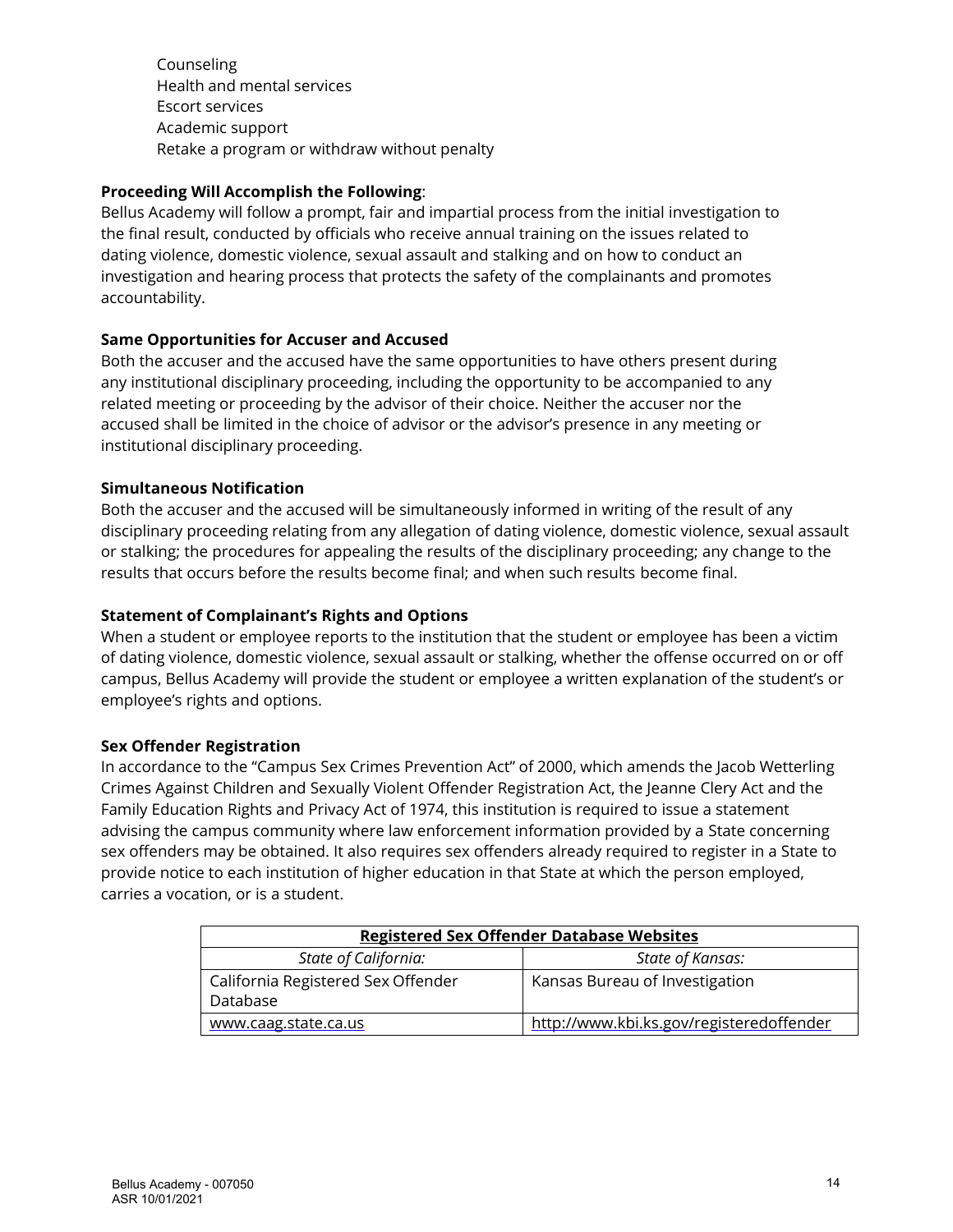#### **ANNUAL SECURITY REPORT BELLUS ACADEMY CAMPUS CRIME STATISTICS October 1, 2021 970 Broadway, Suite 110, Chula Vista, CA 91911 1520 E. Plaza Boulevard, National City, CA 91950**

Bellus Academy provides its students and employees an Annual Security Report. In accordance with the Crime Awareness and Campus Security Act of 1990, the school has gathered crime statistics from January 1, 2018 through December 31, 2020. The academy relocated from the National City site to the Chula Vista site on July 30, 2018. These statistics include activity for the National City location from January to July, 2018 and for the Chula Vista location from July to December, 2018. Included below are reportable criminal offenses and violations that occurred on campus and/or public property. "On campus" is defined as buildings or property owned or controlled by the institution within the same reasonably contiguous geographic area and used by the institution in a manner related to the institution's educational purpose. "Public property" is defined as property that is located within the same reasonably contiguous geographic areas of the campus, like a sidewalk, street or public parking lot, that is adjacent to a facility owned or controlled by the institution for purposes related to the institution's educational purposes. The academy does not have any non-campus buildings or property. The campus security policy is available for review or copy during normal business hours by submitting a request to the Academy Director or Manager **or online at www.bellusacademy.edu.**

| <b>Offense</b>                       |             | On Campus Property - 1520 E.<br>Plaza Blvd., National City, CA<br>91950 |      | On Campus Property - 970<br>Broadway, Suite 110, Chula Vista,<br>CA 91911 |      |              |  | <b>On Public Property</b> |      |              |  |  |
|--------------------------------------|-------------|-------------------------------------------------------------------------|------|---------------------------------------------------------------------------|------|--------------|--|---------------------------|------|--------------|--|--|
|                                      | 2018        | 2019                                                                    | 2020 | 2018                                                                      | 2019 | 2020         |  | 2018                      | 2019 | 2020         |  |  |
| Murder/non-negligent<br>manslaughter | 0           | N/A                                                                     | N/A  | 0                                                                         | 0    | 0            |  | 0                         | 0    | $\mathbf{0}$ |  |  |
| Negligent manslaughter               | $\mathbf 0$ | N/A                                                                     | N/A  | $\mathbf 0$                                                               | 0    | $\mathbf 0$  |  | 0                         | 0    | 0            |  |  |
| Rape                                 | 0           | N/A                                                                     | N/A  | 0                                                                         | 0    | $\mathbf{0}$ |  | 0                         | 0    | 0            |  |  |
| <b>Fondling</b>                      | $\mathbf 0$ | N/A                                                                     | N/A  | 0                                                                         | 0    | $\mathbf 0$  |  | 0                         | 0    | 0            |  |  |
| Incest                               | $\mathbf 0$ | N/A                                                                     | N/A  | $\mathbf 0$                                                               | 0    | $\mathbf 0$  |  | 0                         | 0    | 0            |  |  |
| <b>Statutory Rape</b>                | 0           | N/A                                                                     | N/A  | 0                                                                         | 0    | $\mathbf 0$  |  | 0                         | 0    | 0            |  |  |
| <b>Robbery</b>                       | 0           | N/A                                                                     | N/A  | 0                                                                         | 0    | $\mathbf{0}$ |  | 0                         | 0    | 0            |  |  |
| <b>Aggravated assault</b>            | $\mathbf 0$ | N/A                                                                     | N/A  | $\mathbf{0}$                                                              | 0    | $\mathbf{0}$ |  | $\overline{2}$            | 0    | 0            |  |  |
| <b>Burglary</b>                      | $\mathbf 0$ | N/A                                                                     | N/A  | 0                                                                         | 0    | $\mathbf 0$  |  | 0                         | 0    | 0            |  |  |
| Motor vehicle theft                  | 0           | N/A                                                                     | N/A  | 0                                                                         | 0    | $\mathbf{0}$ |  | 0                         | 0    | $\mathbf{0}$ |  |  |
| <b>Arson</b>                         | $\mathbf 0$ | N/A                                                                     | N/A  | $\mathbf 0$                                                               | 0    | $\mathbf 0$  |  | 0                         | 0    | 0            |  |  |

| <b>Hate Crimes</b>                   | On Campus Property - 1520 E.<br>Plaza Blvd., National City, CA<br>91950 |      |      | <b>On Campus Property - 970</b><br>Broadway, Suite 110, Chula Vista,<br>CA 91911 |      |      |  | <b>On Public Property</b> |      |      |  |  |
|--------------------------------------|-------------------------------------------------------------------------|------|------|----------------------------------------------------------------------------------|------|------|--|---------------------------|------|------|--|--|
|                                      | 2018                                                                    | 2019 | 2020 | 2018                                                                             | 2019 | 2020 |  | 2018                      | 2019 | 2020 |  |  |
| Murder/non-negligent<br>manslaughter | 0                                                                       | N/A  | N/A  | 0                                                                                | 0    | 0    |  | 0                         | 0    | 0    |  |  |
| Rape                                 | 0                                                                       | N/A  | N/A  | 0                                                                                | 0    | 0    |  | 0                         | 0    | 0    |  |  |
| <b>Fondling</b>                      | 0                                                                       | N/A  | N/A  | 0                                                                                | 0    | 0    |  | 0                         | 0    | 0    |  |  |
| Incest                               | 0                                                                       | N/A  | N/A  | 0                                                                                | 0    | 0    |  | 0                         | 0    | 0    |  |  |